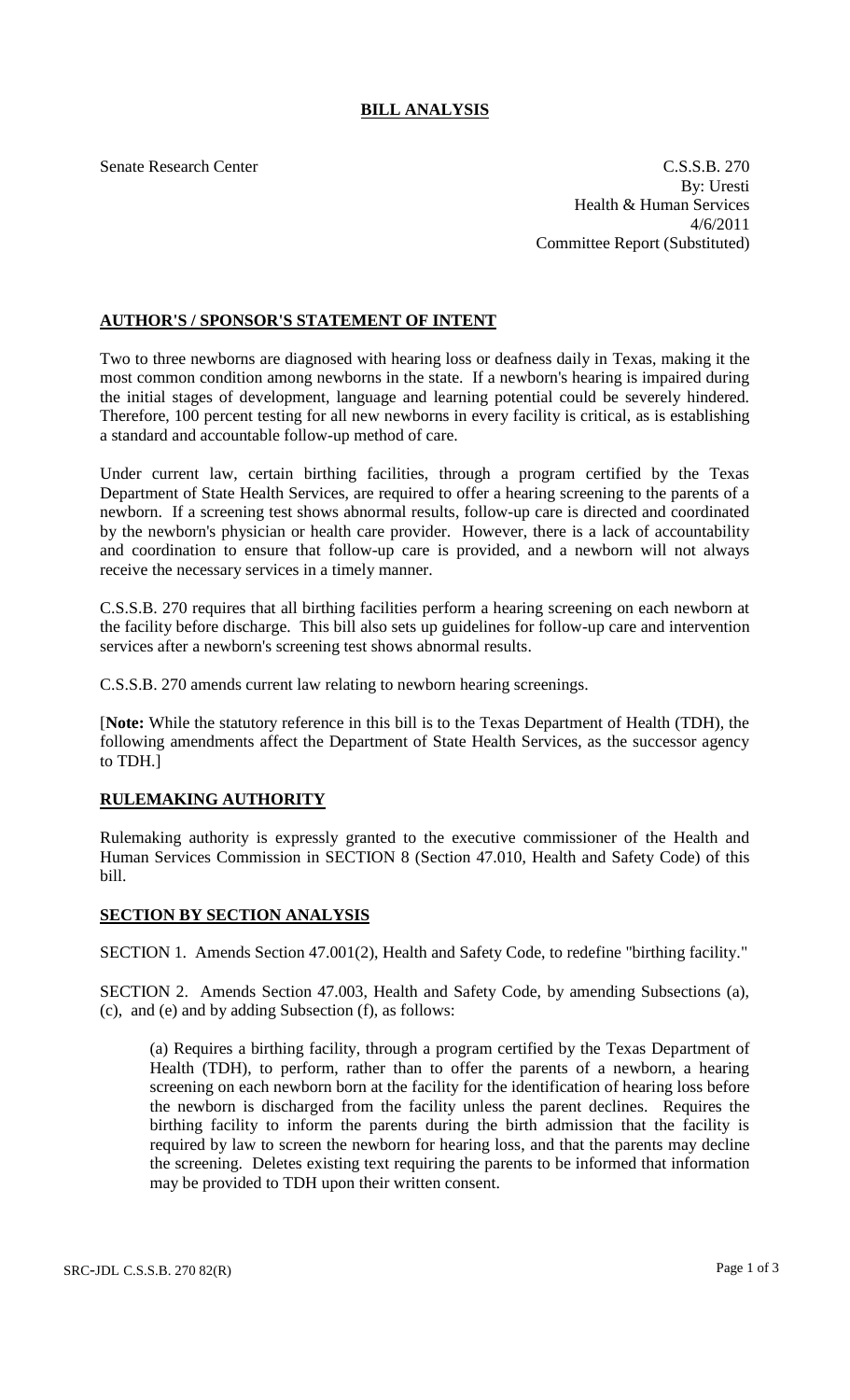(c) Requires, rather than authorizes, TDH, subject to Section 47.008 (Confidentiality and General Access to Data), to maintain data and information on each newborn who receives services under the program.

(d) Makes no changes to this subsection.

(e) Requires TDH to ensure that the intervention described by Subsection (d) (relating to intervention availability and management) is available for a newborn identified as having hearing loss not later than the sixth month after the newborn's birth and through the time the child is an infant.

(f) Requires an intervention specialist, if a newborn receives intervention services described by Subsection (d), to report the results of the intervention under Section 47.007(b) (relating to accessing the information management, reporting, and tracking system by an intervention specialist).

SECTION 3. Amends Chapter 47, Health and Safety Code, by adding Section 47.0031, as follows:

Sec. 47.0031. FOLLOW UP SCREENING. (a) Requires that the program that performed the hearing screening under Section 47.003 (Newborn Hearing Screening, Tracking, and Intervention Program) provide the newborn's parents with the screening results. Requires a birthing facility, through the program, to offer or refer to the parents of a newborn with abnormal screening results, a follow-up hearing screening. Provides that the follow-up hearing screening should be performed not later than the 30th day after the newborn is discharged from the facility.

(b) Requires that the program that performed the follow-up hearing screening on the newborn or infant, if a newborn or an infant has abnormal screening results in a follow-up hearing screening, provide the newborn's or infant's parents with the screening results; schedule, or refer, a diagnostic audiological evaluation for the newborn or infant; and refer the newborn or infant to early childhood intervention services.

SECTION 4. Amends Chapter 47, Health and Safety Code, by adding Section 47.011, as follows:

Sec. 47.011. DUTIES OF A MIDWIFE. (a) Defines, in this section, "midwife."

(b) Requires a midwife who attends the birth of a newborn to refer the mother to a birthing facility or a provider that performs a hearing screening in accordance with this chapter.

SECTION 5. Amends Section 47.004(b), Health and Safety Code, to require that a program, in order to be certified, meet certain criteria, including that it be supervised by a physician, physician assistant, audiologist, or registered nurse.

SECTION 6. Amends Section 47.005, Health and Safety Code, by amending Subsections (b) and (c) and by adding Subsection (d), as follows:

(b) Requires a birthing facility that operated a program to report screening results to the parents, the newborn's attending physician, primary care physician or health care provider, and TDH.

(c) Requires the department responsible for early childhood intervention services and the infant's physician or health care provider to coordinate the diagnostic audiological evaluation required under Section  $47.0031(c)(2)$  (referring to scheduling a diagnostic examination for a newborn or infant) and any appropriate and necessary follow-up care for the infant. Requires that a diagnostic audiological evaluation be completed on the